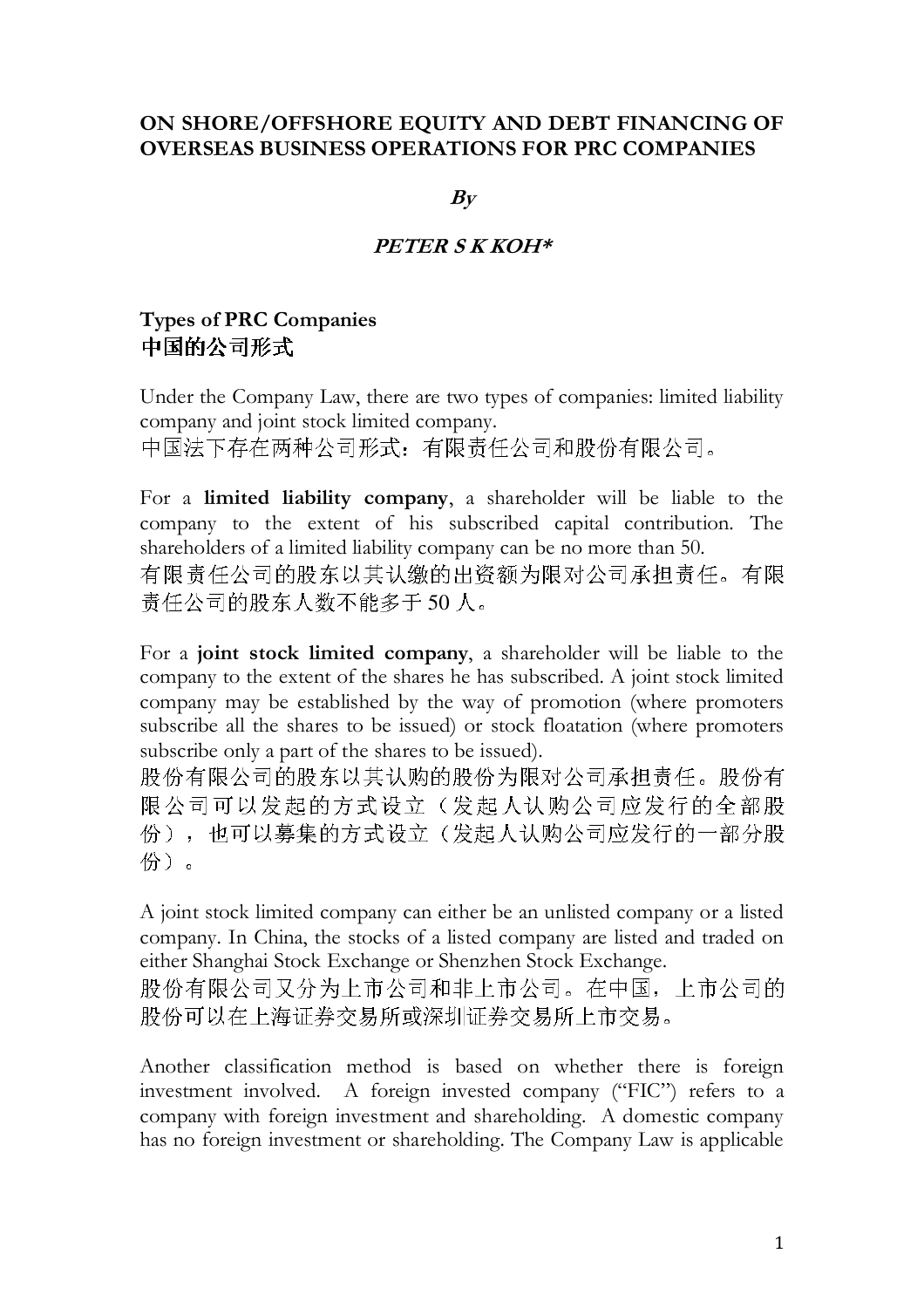to both a domestic company and a FIC. However, a FIC is also subjected to special laws or regulations for foreign investment.

另一种分类方法则根据是否涉及外商投资。外资企业涉及外商投资 及股权,内资企业则不涉及外商投资和股权。公司法对内外资企业 皆适用,但外资企业同时还应适用有关外商投资的法律法规。

An FIC is classified either as a wholly foreign –owned enterprise ("WFOE"), a contractual joint venture ("CJV") or an equity joint venture ("EJV"). 外资企业还分为外商独资企业,中外合作企业,中外合资企业。

A WFOE is an enterprise completely owned by foreigners, the establishment and operation of which are under the governance of the Law of the People's Republic of China on Foreign-invested Enterprises as well as many other relevant regulations and rules. Chinese law allows a WFOE to be structured as a limited liability company and other forms approved by the relevant authorities.

外商独资企业完全为外国投资者所有,其设立和经营受到《外资企 业法》及其他相关法律法规的管辖。中国法律允许外商独资企业采 取有限责任公司的形式,经批准也可以为其他责任形式。

A CJV is a joint venture with both foreign and domestic investors, and its corporate structure is not restricted to a limited liability company. The establishment and operation of a CJV falls under the regulation of the Law of the PRC on Chinese-Foreign Contractual Joint Ventures. The Chinese party and foreign party share the profits and bear the losses and risks based on the terms of the CJV agreement.

中外合作经营企业是由外国和中国投资者共同设立的企业,可以采 取有限责任公司以外的其它形式。其设立和经营由《中外合作经营 企业法》调整。中方与外方按照签订的合作合同分享利润和承担损 失与风险。

Like a CJV, an EJV is also jointly invested by Chinese Party and Foreign Party. It takes the form of a limited liability company under Chinese law. The parties to the venture share the profits, risks and losses in proportion to their respective contributions to the registered capital of the EJV.

与中外合作经营企业相同的是,中外合资经营企业也是由中国和外 国投资者共同设立的企业。在中国法下,中外合资经营企业采取有 限责任公司的形式。他们共同投资、共同经营,按照注册资本中的 投资比例分享利润和承担损失与风险。

When foreign investment is involved in a joint stock limited company, it can be classified simply as "foreign-invested joint stock limited company".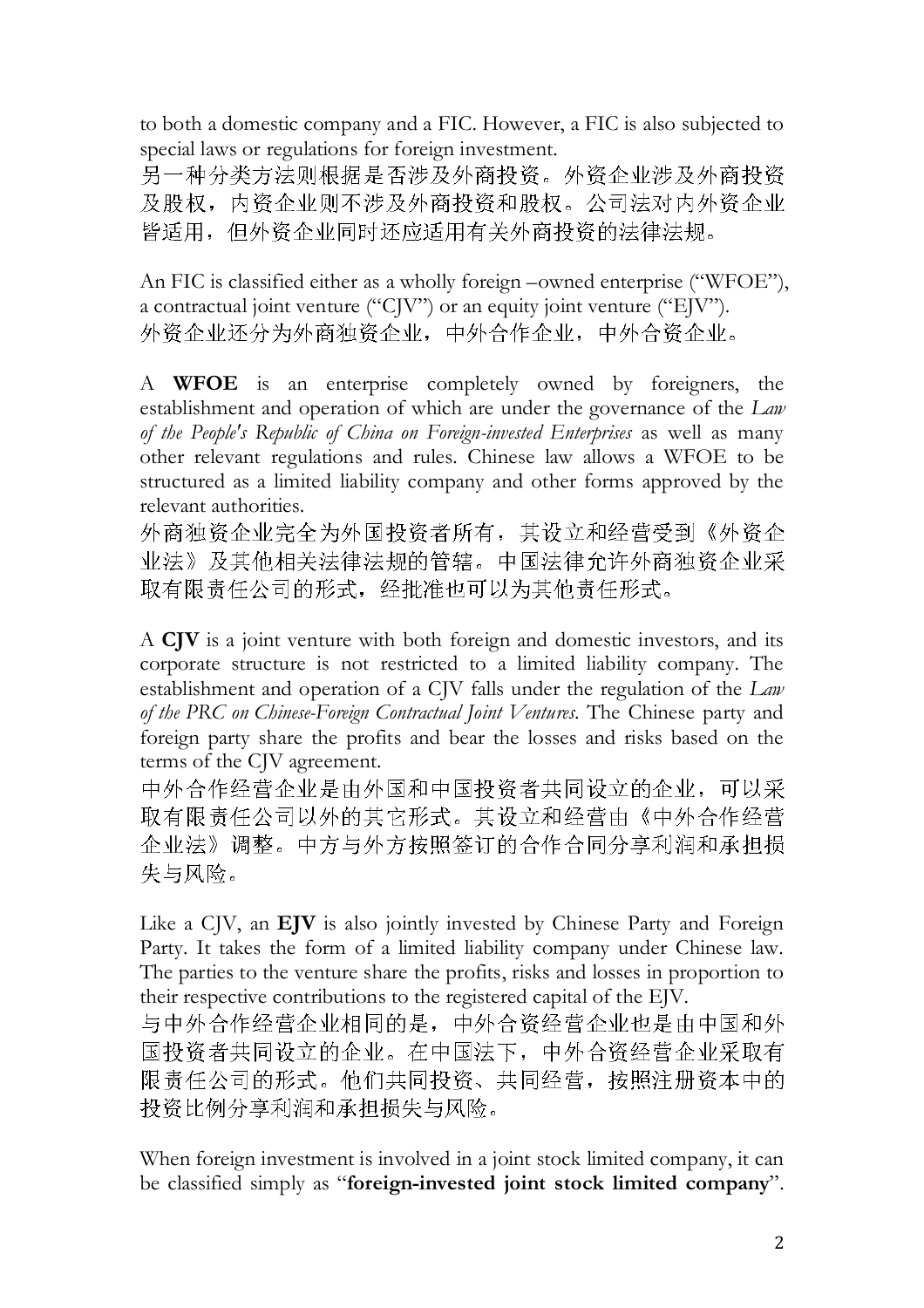The Chinese party and the foreign party hold the shares in a Sino-foreign joint stock limited company. The shareholding of foreign party will be more than 25 percent.

如股份有限公司中涉及外商投资,其被视为中外投资股份有限公 司。中外投资股份有限公司由中方和外方共同持有股份,外方股东 持股在 25%以上。

In the case that a foreign-invested joint stock limited company is listed, the foreign shareholdings are allowed to be less than 25% of the total shareholding, but must not be less than 10%. The Certificate of Approval for FIC will be revoked as the foreign shareholding is less than 25%, which means that the company is no longer treated as a FIC under PRC law. 如果外商投资股份有限公司是上市公司,则外方持股允许低于 25%,但不得低于在 10%。当外方持股低于 25%时,外商投资批准 证书也将被收回。该公司在中国法下也不再视作外商投资企业。

In January 2015, MOFCOM published the new draft of Foreign Investment Law for consultation. This new draft is designed to replace the three FIC laws, and also introduces new definition of foreign investors and foreign investment. It is believed that this new law will change China's current foreign investment configuration. However it is still unclear how this draft will be amended eventually and it may take months or even years to pass this draft as a law.

今年 1 月份商务部公布了《外国投资者法草案》征求意见稿。该新 法案旨在取代原来的三资法,同时对外国投资者和外商投资进行新 的定义。我们相信这部法案将会改变中国现有的外商投资格局。但 该草案最终会被修改成什么样子,仍然不清楚,同时,要通过该草 案使其正式生效,仍须数月甚至数年的时间。

## Outbound Direct Foreign Investments 境外外商投资

For many years, China has been the recipient of massive direct foreign investments from overseas. Its companies and business entrepreneurs have accumulated funds from inbound foreign direct investments and they need to find avenues to invest overseas.

近年来,中国接受大量来自境外的外商投资。中国的公司和企业家 从境内外商投资中已经积累足够的资本,现在他们要做的是找到往 境外投资的途径。

Hence, China is now ranked as one of the top three countries for both inbound foreign direct investment and outbound foreign direct investment.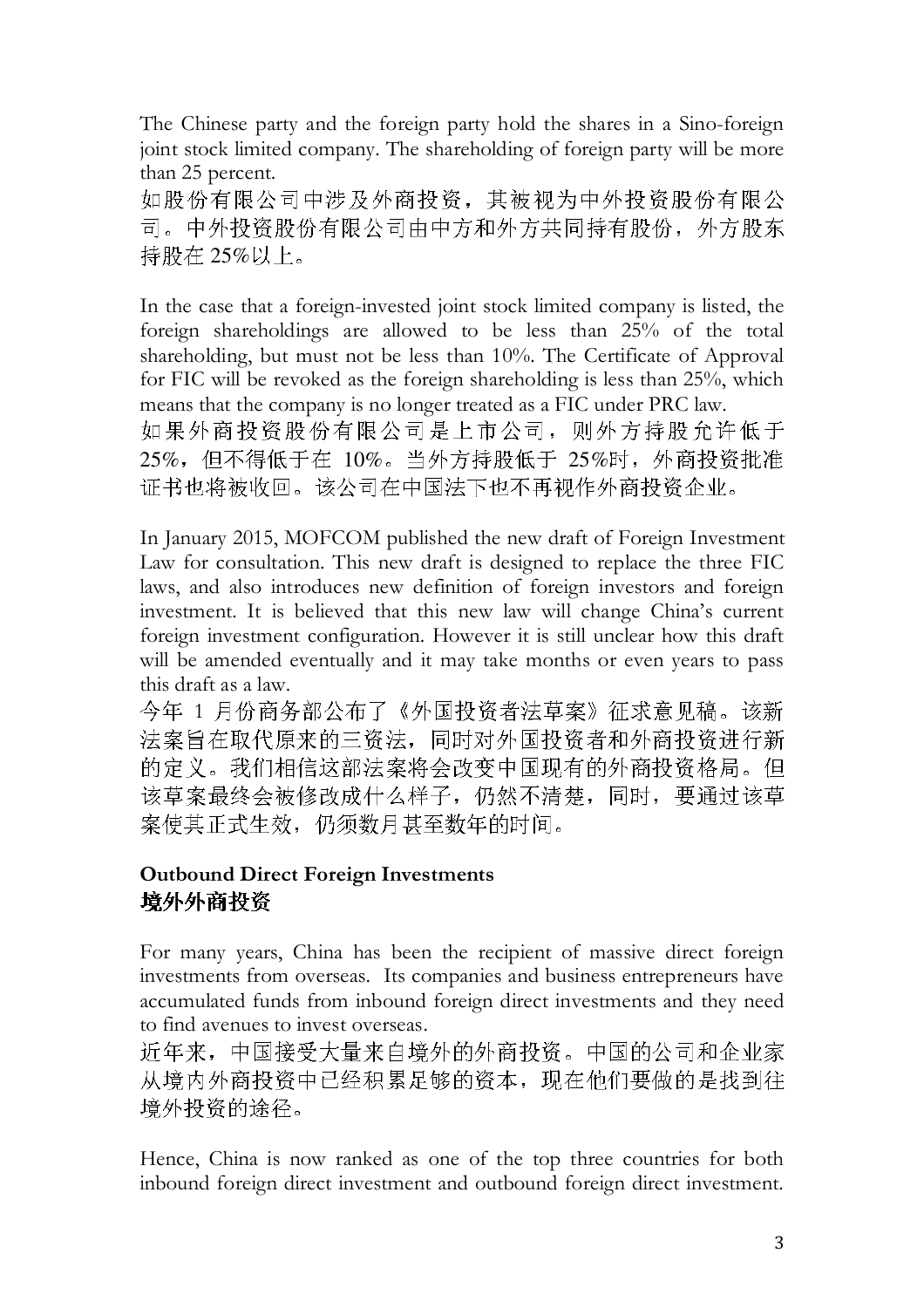Its outbound foreign direct investment is only out-paced by the United States and Japan for 2013 and 2014. Its figure jumped from US\$88bn in 2013 to US\$101bn in 2014. Based on reliable forecasts, China's outbound foreign direct investment will overtake that of its inbound direct foreign investment within the next  $3$  years.<sup>1</sup> The projected figure will be around US\$140bn.

如今,中国位居全球境内外商投资和境外外商投资的前三名。中国 的外商投资总额从 2013 年的 880 亿美元涨到 2014 年的 1010 亿美 元,并且分别在 2013 年和 2014 年超过美国和日本。 根据可靠消 息,中国境外外商投资总额即将在接下来的三年内超过境内外商投 资总额,预计总额达到 1400 亿美元。

China's outbound foreign direct investment was geared mainly in Asia, but gradually shifted to places in North America and Europe. Its figure for Asia was reduced from  $68\%$  in 2013 to 33% in 2014.<sup>2</sup> The biggest recipients outside Asia are companies located in North America and Europe. Africa and Latin America will see more Chinese investment in resource-based industries.

中国境外外商投资主要集中在亚洲,但逐渐地向北美和欧洲转移。 亚洲境外投资比例从 2013 年的 68%下降到 2014 年的 33%。除了亚 洲,最大的投资地是北美和欧洲。非洲和南美洲的资源性产业将吸 引更多的中国投资。

Apart from the massive accumulation of funds from years of staggering inbound foreign direct investment over the last 10 years, the cost of production in China is no longer competitive. The Chinese government has also introduced legal measures to encourage outbound foreign direct investment.

除了在过去 10 年间依靠境内外商投资的资本积累,在中国的生产成 本不再具备竞争力。目前中国政府已经颁布监管办法来鼓励境外外 商投资。

The usual regulatory bodies for approval of outbound foreign direct investment in China are the same with those dealing with mergers and acquisitions. They include National Development and Reform Commission ("NDRC"), Ministry of Commerce ("MOFCOM") and State Administration for Foreign Exchange ("SAFE"). Approval is required for specific industries ranging from China Banking Regulatory Commission ("CBRC ") for banking, China Insurance Regulatory Commission ("CIRC") for insurance and China Securities Regulatory Commission ("CSRC") for

 $\overline{a}$ <sup>1</sup> UNCTAD.

<sup>2</sup> World Resources Institute.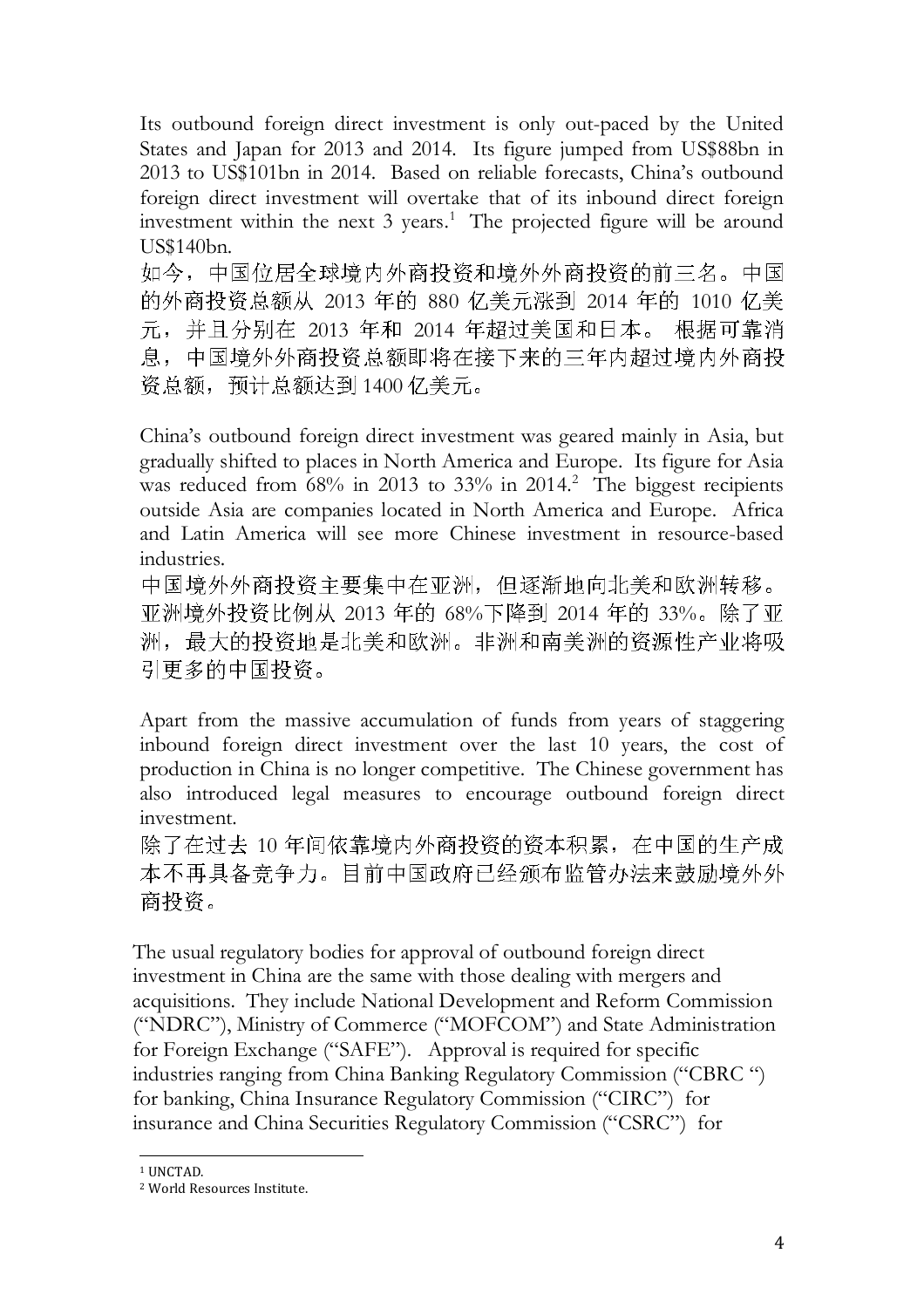securities. For overseas investment from state-owned enterprises, approval is required from State-owned Assets Supervision and Administration Commission ("SASAC").

在中国,负责监管境外外商投资的机构与监管跨境兼并与收购的机 构相同。其中包括国家发展与改革委员会("发改委"),商务部 以及外汇管理局。涉及银行业、保险业、证券业的境外外商投资需 要分别获得中国银行业监督管理委员会("银监会")、中华人民 共和国保险监督管理委员会("保监会")和中华人民共和国证券 监督管理委员会("证监会")的核准。国有企业进行境外外商投 资需要获得国务院国有资产监督管理委员会("国资委")的核 准。

NDRC introduced the 2014 Measures for the Administration of Approval and Filing of Overseas Investment Projects (Order No 9). Under the implications of these regulations, only investments exceeding US\$1bn and investments in sensitive countries and sensitive industries require approval and filing. 发改委在 2014 年颁布了《境外投资项目核准和备案管理办法》("9 号令")。根据该管理办法,仅超过 10 亿美元的境外投资和在 敏感国家或敏感行业的境外投资需要核准与备案。

Sensitive industries include large-scale development of transnational water supply, telecommunications, news media and massive land development. Countries that do not have diplomatic relations with China or subjected to United Nations sanctions are obvious sensitive nations. 敏感行业包括跨境水资源开发利用,基础电信运营,新闻传媒和大 规模土地开发。尚未与中国建交和正在受国际制裁的国家为敏感国 家。

Regulations from MOFCOM, such as the 2014 Measures for Overseas Investment ("Order No 3") contain more or less the same implications as the ones introduced by NDRC.

2014 年商务部颁布的《境外投资管理办法》包含了与发改委颁布的 《境外投资项目核准和备案管理办法》相类似的条文。

Onshore Equity Financing 境内股权融资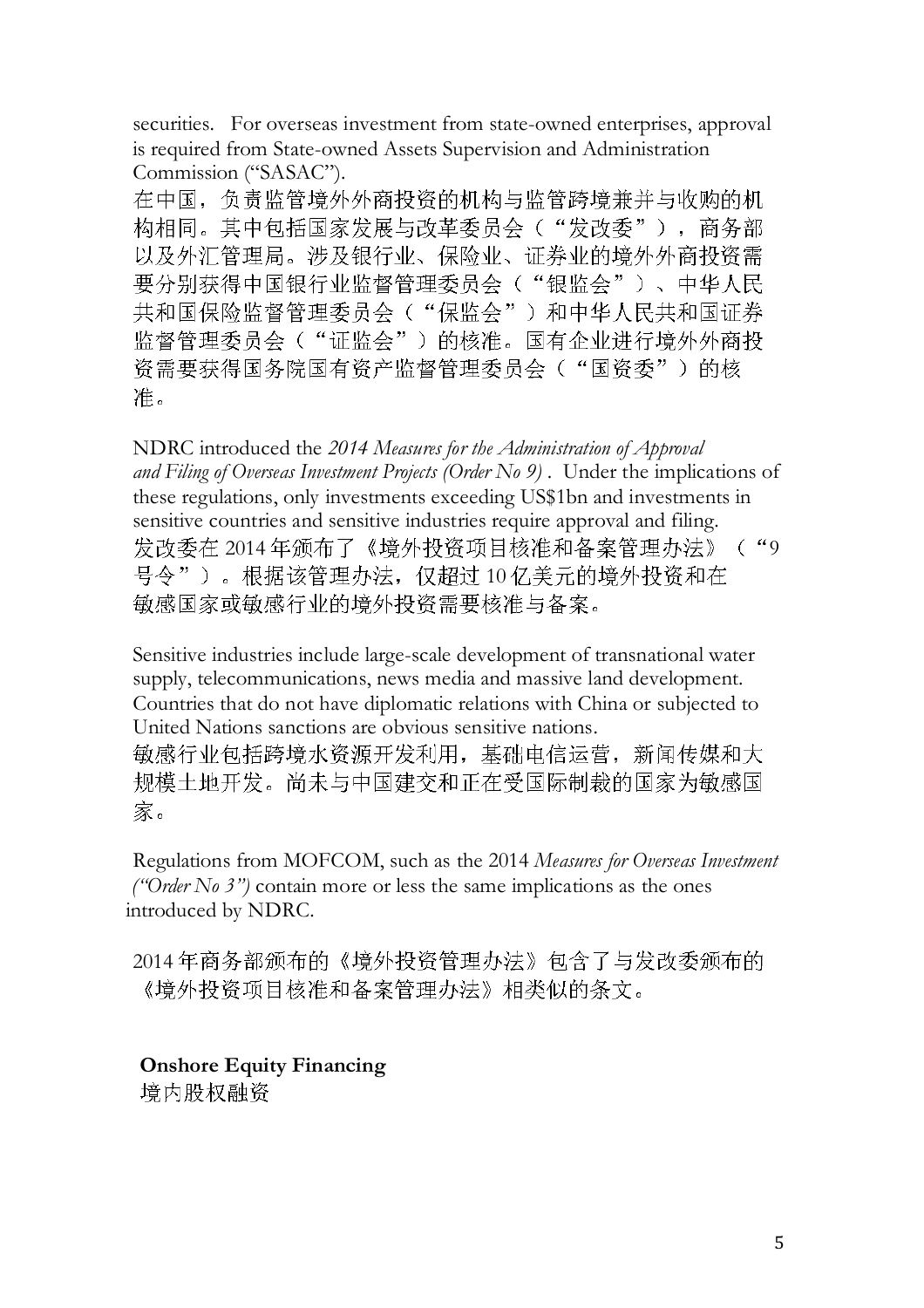Equity financing refers to raising funds from existing or new shareholders by increasing the registered capital in respect of limited liability companies and issuance of new shares in respect of joint stock limited companies. 股权融资是指有限责任公司通过增加注册资本或股份有限公司通过 新发股份,向原股东或新股东筹集资金。

For shareholders that do not want to increase or decrease their shareholdings, the registered capital increase or the issuance of new shares will be carried out among the existing shareholders. If new shareholders are invited to make contributions, the percentage of the existing shareholding will inevitably be diluted.

如股东不愿意提高或降低其持股比例,则增加注册资本或者新发股 份可以在原有股东之间进行。如新的股东进行出资,那么原有股东 的持股比例将不可避免被稀释。

A joint stock limited company can increase its registered capital with new shareholders. The Private Equity Investment ("PE investment") and Initial Public Offering ("IPO") are the most common methods of equity financing.

股份有限公司可以通过吸收新股东来提高其注册资本。私募股权投 资("PE 投资")和首次公开发行股票("IPO")是股权融资的 常见方式。

PE investment refers to an equity investment in non-public listed companies by investing institutions (usually set up as limited partnerships in overseas financial centres). It is not unusual for a company that aims at IPO to consider attracting PE investment as a pre-requisite. PE investment will result in an increase of capital for the invested company.

PE 投资是指投资机构(一般为在海外金融中心设立的有限合伙)对 非上市企业进行的股权投资。如果公司想要进行 IPO,一般也会先 行考虑引入 PE 投资。PE 投资可以增加被投公司的资本。

Example 1: China Mengniu Dairy Company Limited <sup>3</sup>

In November 2002, Morgan Stanley China, Actis Investment China, and CDH Investment China jointly invested US  $$26$  million in China Mengniu Dairy Company Limited. That was the first round investment, followed by the second round in May 2004 where the same three  $PE$  investors injected another US  $$35.23$  million.

 $\overline{a}$ 

<sup>3</sup> Source: "Investtide" , official website of Dragon Brilliant Capital dated 15 July 2013: http://www.investide.cn/db/event/eventDetail.do?enterpriseEventId=112303 http://www.investide.cn/db/event/eventDetail.do?enterpriseEventId=11849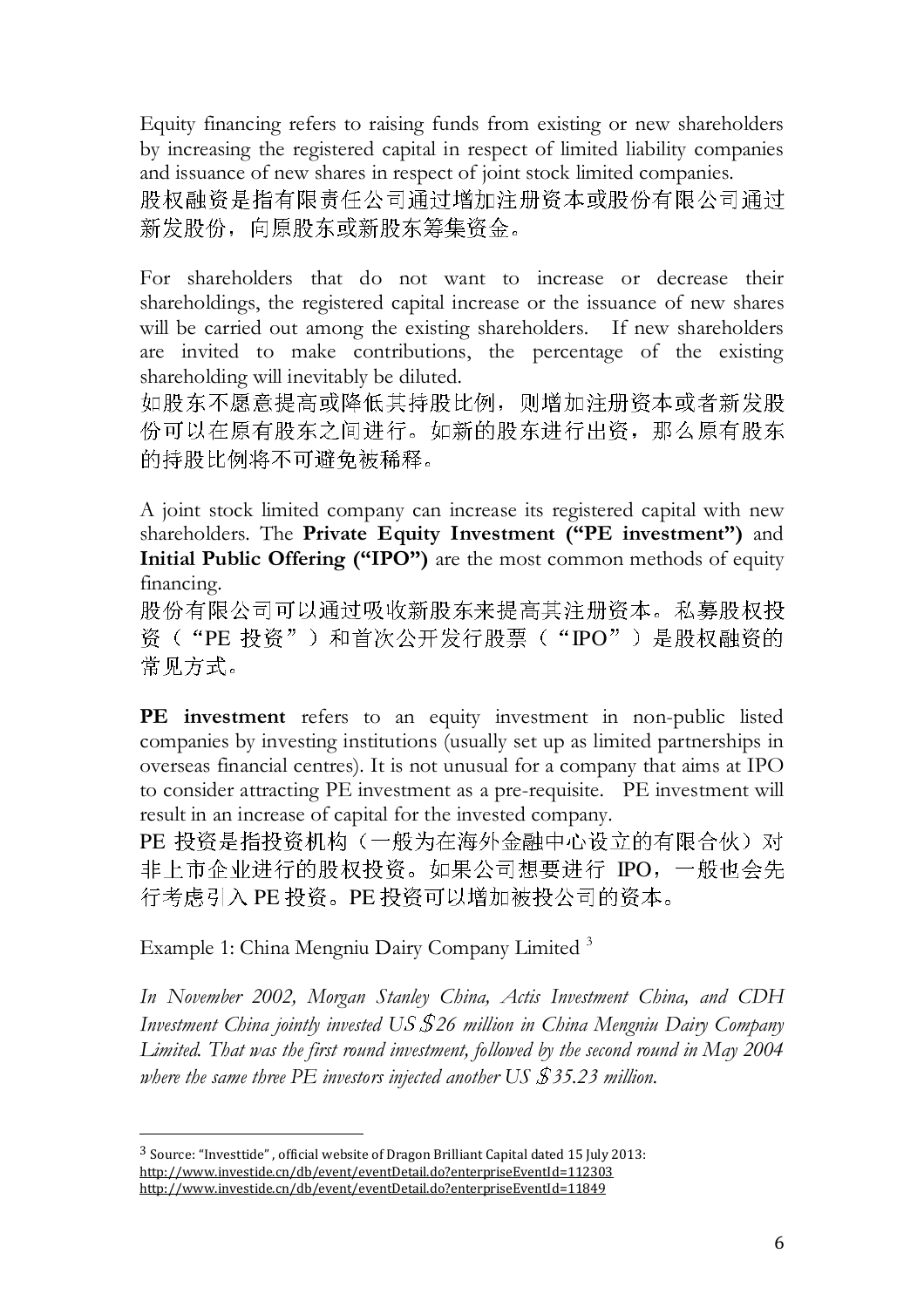案例一:蒙牛乳业有限公司

*2002* 年 *11* 月,摩根史丹利中国、英联投资中国以及鼎辉投资中国 联合向蒙牛乳业有限公司投资 *2600* 万美元。这仅仅是第一轮投资, 第二轮投资是在 2004 年 5 月, 这三家 PE 投资公司再次注资 3523 万 美元。

Example 2: Alibaba Group<sup>4</sup>

Founded in 1999 as a small company, Alibaba Group is now a global name in consumer e-commerce, business-to-business marketplace, on-line payment, and other Internet-related business, especially after its IPO on NYSE in 2014. In 1999 and 2000, Alibaba Group raised US \$5 million mainly from Goldman Sachs China and then another US  $$20$  million from Softbank China and other institutions. It was then at the nadir of its business operations.

#### 案例二:阿里巴巴集团

 $\overline{a}$ 

阿里巴巴在 *1999* 年成立时仅仅是一个小公司,但现在已经成长为一 家集个人消费电子商务、企业电子商务、在线支付、以及其他互联 网相关产品的全球性公司,其在 *2014* 年在纽约证券交易所上市。 *1999* 年和 *2000* 年,阿里巴巴分别从高盛中国募集 *500* 万美元以及从 软银及其他机构募集 *2000* 万美元。当时正是阿里巴巴业务经营的低 潮时期。

IPO means the initial sale of a company's common shares to public investors. The main purpose of an IPO is to raise capital for the company. IPO 是指公司首次将其股份向公众出售,IPO 的主要目的是为公司筹 集资金。

Companies in China may choose onshore IPO or offshore IPO. In the past years prior to 2012, Chinese domestic stock market was a big pool from which listed companies had no difficulty in raising capital. For example, in 2011, 281 companies listed on A stock market and a total of US\$43.719 billion was raised. Each listed company raised US \$156 million on an average from the A stock market in 2011. <sup>5</sup>

中国企业可以选择境内 IPO 或赴境外 IPO。在 2012 年之前的几年, 中国国内的股票市场是一个巨大的资金池,上市公司可以很容易就

<sup>4</sup> Source: "Company Overview" ,official website of Alibaba Group, dated 15 July 2013, website: http://news.alibaba.com/specials/aboutalibaba/aligroup/index.html

<sup>5</sup> National Business Daily dated 4 Jan 2012, see http://www.nbd.com.cn/articles/2012-01- 04/626869.html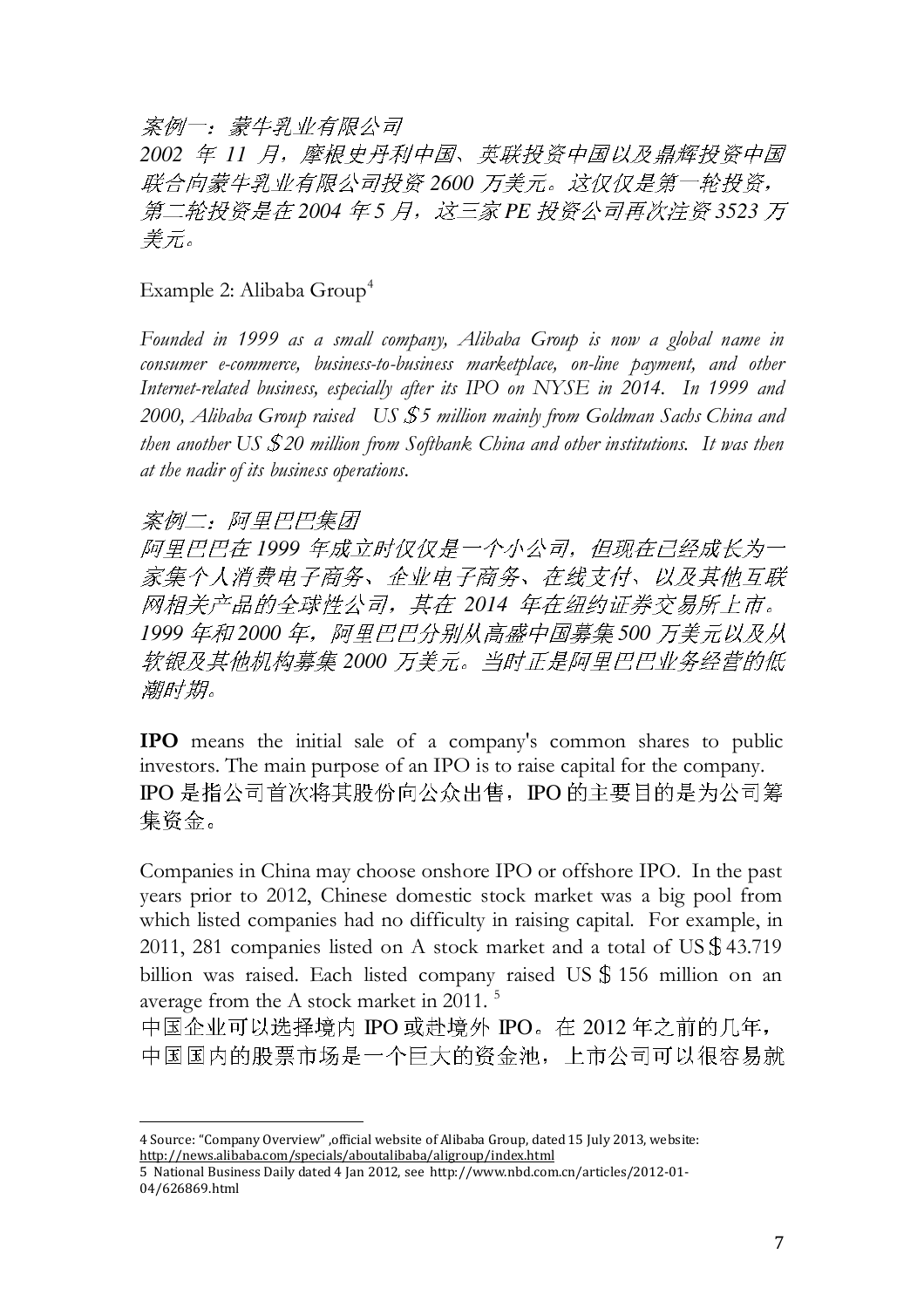募集到资金。例如,2011 年共有 281 家公司在 A 股上市,共募集资 金 437.19 亿美元,平均每家上市公司从 A 股市场募集 1.56 亿美元。

The IPO market in 2012 turned out to be sluggish due to some new and stringent rules and the backlog of applications for domestic share sales. Such backlog lasted until the end of 2013. In 2014, 125 companies were listed on A stock market and a total of around 67 billion RMB was raised<sup>6</sup>. 但 2012 年 IPO 市场变得不景气,这主要是由于出台了更为严格的规 定,国内 IPO 的申请出现了大塞车的现象。这一现象持续到 2013 年 底。2014年共有 125 家企业上市, IPO 募集金额近 670 亿元。

## Onshore Debt Financing

境内债务融资

Debt financing refers to loans from financial institutions such as commercial banks. Commercial banks rarely provide loans or credit facilities without provision of securities by corporate borrowers. Commercial banks require companies seeking loans to provide Letters of Guarantee or Promissory Bonds or Standby Letters of Credit together with acceptable collaterals such as mortgages or pledges. Credit worthiness or financial standing of the corporate borrower will be taken into consideration in their risk evaluation. 债务融资是指向商业银行等金融机构借款。如果借款公司不提供担 保,商业银行很少会提供贷款或其他信贷安排。银行可能会要求借 款公司提供保函、履约保函、备用信用证,以及其他的担保,如抵 押或质押。在进行风险评估时,还会考虑借款公司的信用状况和财 务状况。

Letter of Guarantee or a Performance Bond can either be provided by a domestic financial institution (for example, a domestic bank) or a nonfinancial enterprise with credit worthiness (for example, the shareholder of the company). When the Letter of Guarantee is provided by a bank, the corporate borrower is usually required to deposit a substantial amount of cash as fixed deposit.

保函或履约保函可由国内的金融机构(如国内的银行)提供,也可 由信誉较好的非金融机构提供(如公司的股东)。当保函由银行提 供时,该银行一般会要求借款公司在该银行有一定数额的定期存 款。

 $\overline{a}$ <sup>6</sup> Sina Finance, dated 29 Dec 2014, see http://finance.sina.com.cn/stock/newstock/zxdt/20141229/150021188111.shtml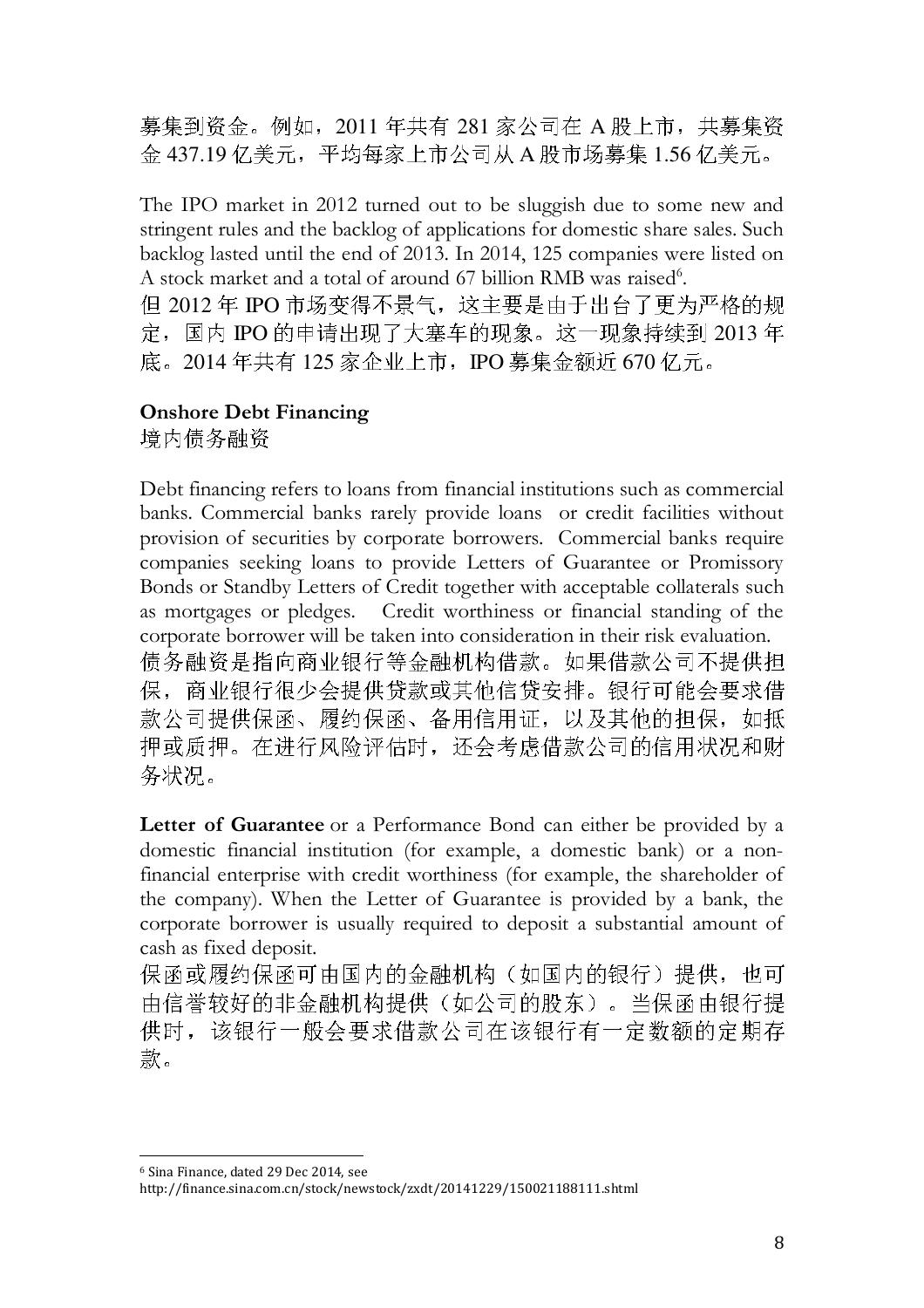Properties such as real estate, land use rights, machines and equipments<sup>7</sup>, transportation vehicles<sup>8</sup>, either owned by the company itself or by a third party, can be used as collateral properties. Mortgage is always the most desirable security for a bank because of its safety and simple value appraisal. 公司自己所有的或其他第三方所有的财产如不动产、土地使用权、 机器设备、交通工具等,都可以用作抵押物。抵押这种担保方式因 其安全性及估值方便性一直为银行所青睐。

The properties that can be used for **pledge** are mainly the movable properties, for example, inventory such as raw materials or goods in the warehouse, and instruments including bills of exchange, promissory notes/bank notes<sup>9</sup>, cheques, bonds, bills of lading, negotiable shares or stocks. Other properties include negotiable rights to the exclusive use of trademarks, patents and copyrights can be pledged as well.

可以用作质押物的财产一般为动产,如:放在仓库里的原材料或商 品的存货,汇票、期票/银行短期债券、支票、债券、提单、可转让 股份或股票等证券。其他可转让的权利如商标、专利、著作权等的 独家使用权等也可以作为质押物。

However, it is not easy for some companies, especially small and medium sized companies, to get loans from banks, partly due to the credit crunch faced by the banks from time to time, and partly due to the stringent requirements set by banks in respect of the credit worthiness or security provided by the companies. As a result, many companies turn to debt financing from non -financial institutions and non-banks, such as private credit companies.

但是,对于一些公司、特别是中小型公司来说,要从银行贷款并非 易事,这一方面是因为银行经常面对的银根紧缩的情况,另一方面 也是银行对公司的贷款信誉和提供的担保有较为严格的要求。因 此,一些公司会转而向一些非金融机构或非银行机构借款,如私人 贷款公司。

Private credit companies are legal entities in China. They can be either structured as limited liability companies or joint stock limited companies. No special license is required for the establishment of such companies, but there is a need for approval by local government and registration with China

 $\overline{a}$ <sup>7</sup> A mortgage contract will be signed and shall be registered with the local AIC. The title documents attached to such machines and equipments will be marked "under charge".

<sup>&</sup>lt;sup>8</sup> A mortgage contract will be signed and shall be registered with the local transportation authority. The title documents attached to such vehicles will be marked "under charge".

<sup>9</sup> Under Article 73 of the Negotiable Instrument Law of the PRC, a promissory note is an instrument written and issued by a drawer, promising to pay unconditionally a fixed amount of money to a payee or holder at the sight of the instrument. The term "promissory note" used in this law refers to the bank note.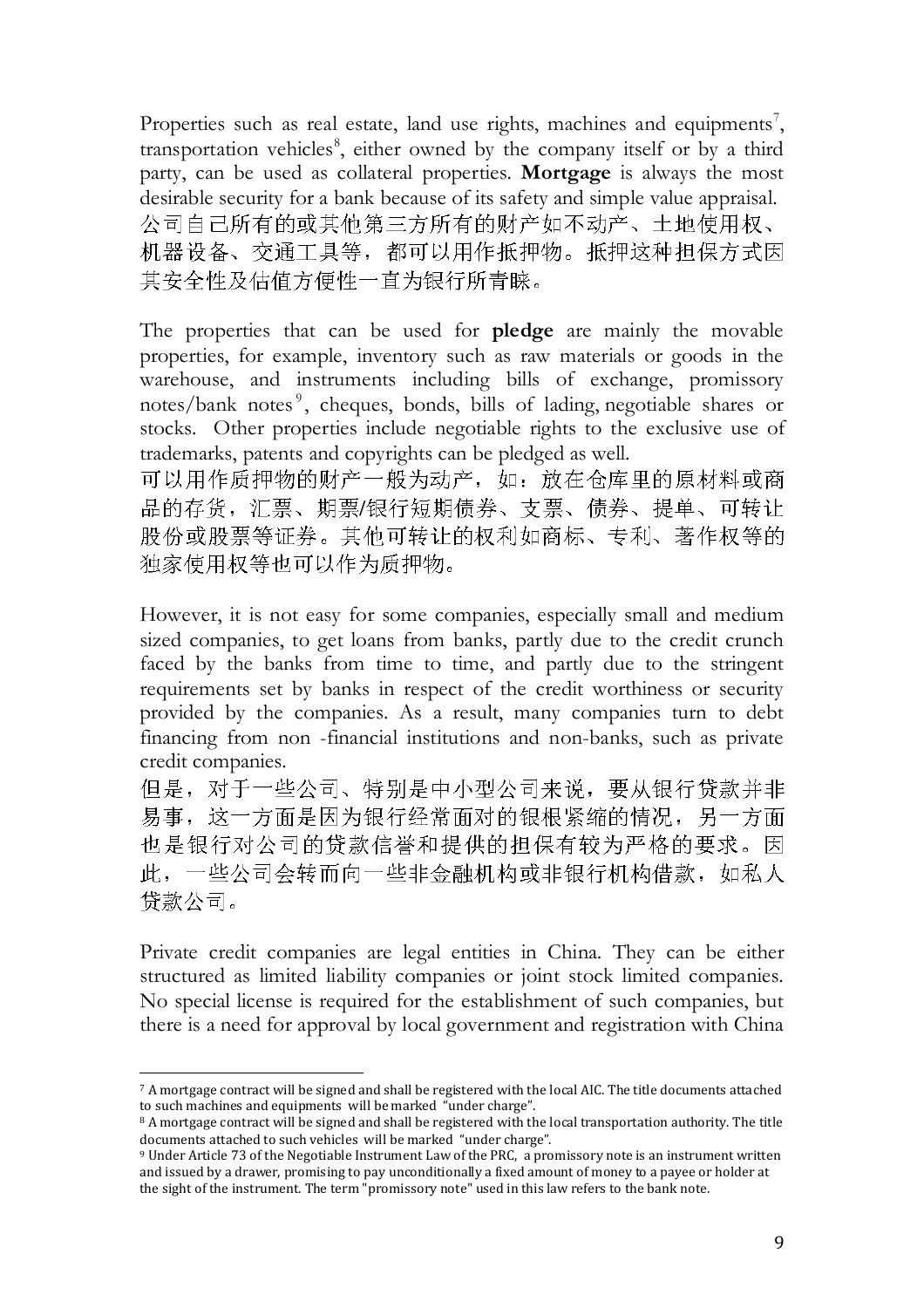Banking Regulatory Commission ("CBRC") and People's Bank of China ("PBOC").

私人贷款公司在中国是合法的。它们既可以是有限责任公司,也可 以是股份有限公司。设立这种公司不需要取得特别的许可证,但需 要当地政府的批准,同时还需要向银监会和中国人民银行登记备 案。

The permissible interest rate has to be no lower than 9/10 of the benchmark loan rate published by People's Bank of China, and the maximum is 4 times the benchmark loan rate.

允许的利率应当不低于中国人民银行公布的基准利率的 9/10,最高 不得超过基准利率的 4 倍。

Security may be required. Private credit companies can grant loans with higher interest rates and shorter loan periods without the provision of security by the borrowers. Companies have to be very careful when they raise funds from private credit companies as not every private credit company carries its money lending business within the legal framework. Private credit companies are notallowed to raise funds from the public, they may charge high interest rate in the guise of commission or other fees. 贷款仍可能需要提供担保。借款人向小额贷款公司借款也可不提供 担保,但利率会更高,期限也会更短。向小额贷款公司借款时,公 司需要特别谨慎,因为某些小额贷款公司可能并未在合法的范围内 进行贷款。小额贷款公司也可能会议手续费或其他费用的名义,实 质上收取高额利息,有一部分原因是因为它们不得吸收公众存款。

In recent years, there are so many of such companies in China, and most of the local governments have set up rules governing this type of companies. Shenzhen and Wenzhou are the example cities in respect of private credit companies' administration.

最近几年,中国出现了大量这种公司,大部分的地方政府也都出台 了相应的管理规定。深圳和温州在私人贷款公司管理方面是两个比 较典型的城市。

Shenzhen has its own local rules regulating the qualification, establishment, operation, risk management and other aspects of private credit companies. The rules are becoming stricter in recent years. For example, Shenzhen government issued Temporary Measures of Shenzhen for the Pilot Management on Small Credit Companies in 2009, under which the maximum registered capital will be RMB50 million in respect of a limited liability company and RMB 80 million in respect of a joint stock limited company. In 2011 the new Temporary Measures of Shenzhen for the Pilot Management on Small Credit Companies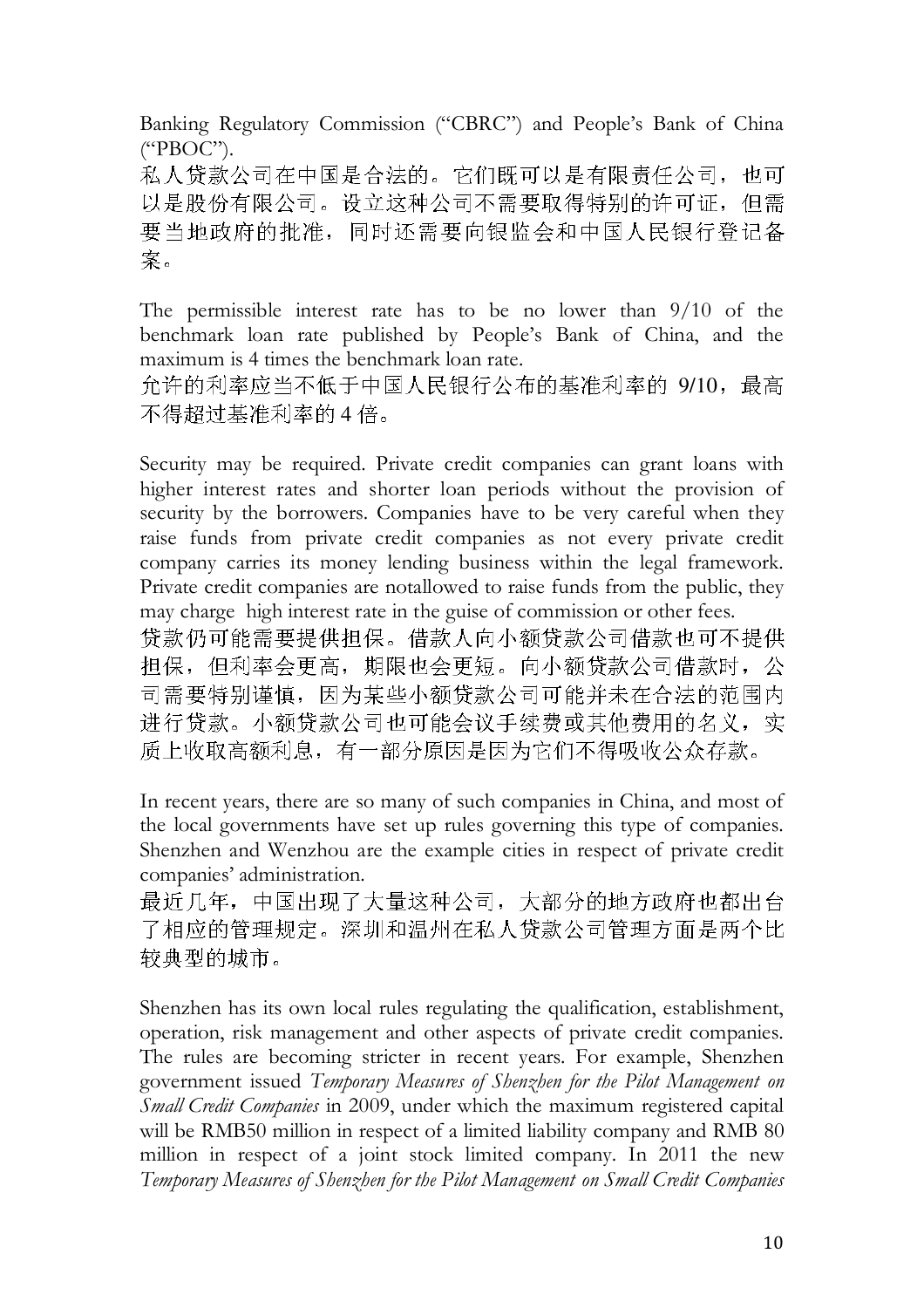was issued, under which the standard for the registered capital was increased to RMB100 million and RMB200 million respectively for a limited liability company and a joint stock limited company. These Measures also have strict provisions regarding the investors/fund distributors to ensure the legality of their financial sources.

深圳当地的法规对小额贷款公司的准入、设立、运营、风险管理和 其他方面对了规定。而且,近年来的规定呈越来越严格的趋势。例 如,深圳市政府于 2009 年发布了《深圳市小额贷款公司试点管理暂 行办法》,根据该暂行办法,小额贷款公司形式为有限责任公司 的,注册资本不得低于 5000 万人民币,为股份有限公司的,注册资 本不得低于 8000 万人民币。但 2009 年深圳市政府发布了新的暂行 办法,将小额贷款公司的最低注册资本提高至 1 亿元人民币(公司 形式为有限责任公司的)和 2 亿元人民币(公司形式为股份有限公 司的)。同时,这些暂行办法还对投资者以及出资人做了严格的规 定以保证其资金来源的合法性。

Wenzhou is the pilot city for the financial reform starting from 2012. Some private credit companies will be re-structured as small rural banks, and the remaining will be placed under stricter supervision. It has been more than 3 years since the financial reform. However, it seems the reform has not yet achieved a satisfactory result. Previously a financing scandal regarding illegal fund raising was reported to take place in Wenzhou and its neighboring cities. Large amount of funds were raised by all kinds of companies including private credit companies from the public at exorbitant interest rates. In the end most of the lenders were not repaid.<sup>10</sup>

温州从 2012 年开始成为金融改革的试点。一些私人贷款公司将会被 重组为农商银行,其他的也将会被置于更严格的监管之中。自金融 改革实施至今已有 3 年,但似乎并未取得人们预期的满意成果。此 前,温州及其相邻城市爆出非法集资丑闻。众多公司包括私人贷款 公司以畸高的利率吸引民间资金,最终大部分民间资金的贷款人未 能得以偿还。

Another source of debt financing for companies is issuance of corporate bonds<sup>11</sup>.

 $\overline{a}$ 

<sup>10</sup> See the "Wu Ying" case. Wu Ying was given a suspended death sentence because of credit financing fraud. She established the Bense group and was its Legal Representative. In 2006, she was ranked No 68 in the Hurun Rich list with her total wealth of RMB3.8bn. It was reported that she raised more than RMB773m from the public of which around half was not repaid.

<sup>11</sup> In China, there also exists "enterprise bonds" that are different from corporate bonds, mainly in that enterprise bonds are issued by SOEs or state holding companies, the raised funds usually being invested in specific constructions of railway, highways or power station.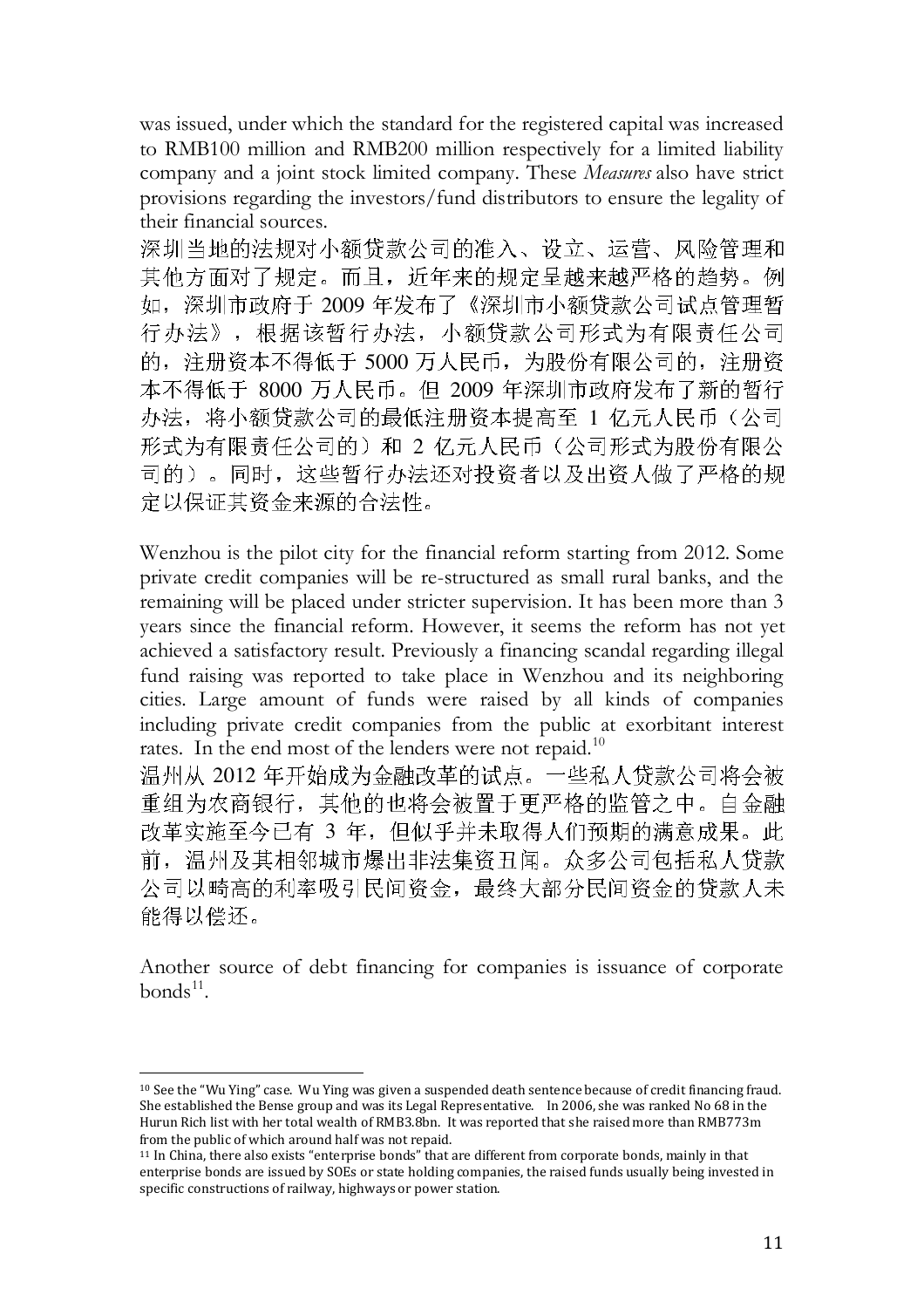Compared with bank loans, issuance of corporate bonds allows a company to use the raised funds in a way not limited or interfered by creditors. Also, the company does not have to repay the debts in a shorter term and face cash liquidity. The company will be financially burdened with higher payments upon maturity of the bonds.

公司进行债务融资的另一个途径是发行公司债券。相较于银行贷 款,公司债券所筹集的资金不受限于债权人所限定的用途。并且, 公司不必面临短时间还款和现金流的问题。但公司在债券到期时面 临着更高的还贷责任。

Other concerns that may impact a company's decision in issuing corporate bonds include the complicated and strict procedure in obtaining approval from authorities.

另一个影响公司是否发行公司债券的因素是获取有关机构核准的手 续和程序非常复杂和严格。

Issuance of corporate bonds must be approved by CSRC. Agents including underwriters and sponsors must be employed by the company. This is a heavy expenditure to be borne by the company. The company has to comply with conditions set by relevant laws, for example, the net assets shall not be less than RMB30 million in respect of a joint stock limited company or RMB60 million in respect of a limited liability company.<sup>12</sup>

发行公司债券必须获得证监会的核准。公司必须聘用承销商和保荐 人。这对于公司来讲是一笔极大的经费。并且公司发行债券必须符 合相关的法律法规,比如股份有限公司的净资产不低于三千万元人 民币,有限责任公司的净资产不低于六千万元人民币。

 Almost all the companies approved with issuance of corporate bonds during the past years were listed companies.

在过去这些年里获得核准发行公司债券的,绝大部分属于上市公 司。

# Off-shore Equity Financing 境外权益融资

As a global economic engine, it is normal for companies in PRC to establish overseas subsidiary or associate companies. Such overseas companies require to raise capital for their business operations. The methods of obtain financing is the same as their holding or parent companies in the PRC. They can use equity and debt financing instruments to raise funds.

 $\overline{a}$ 12 Article 16 of Securities Law of the P.R.C.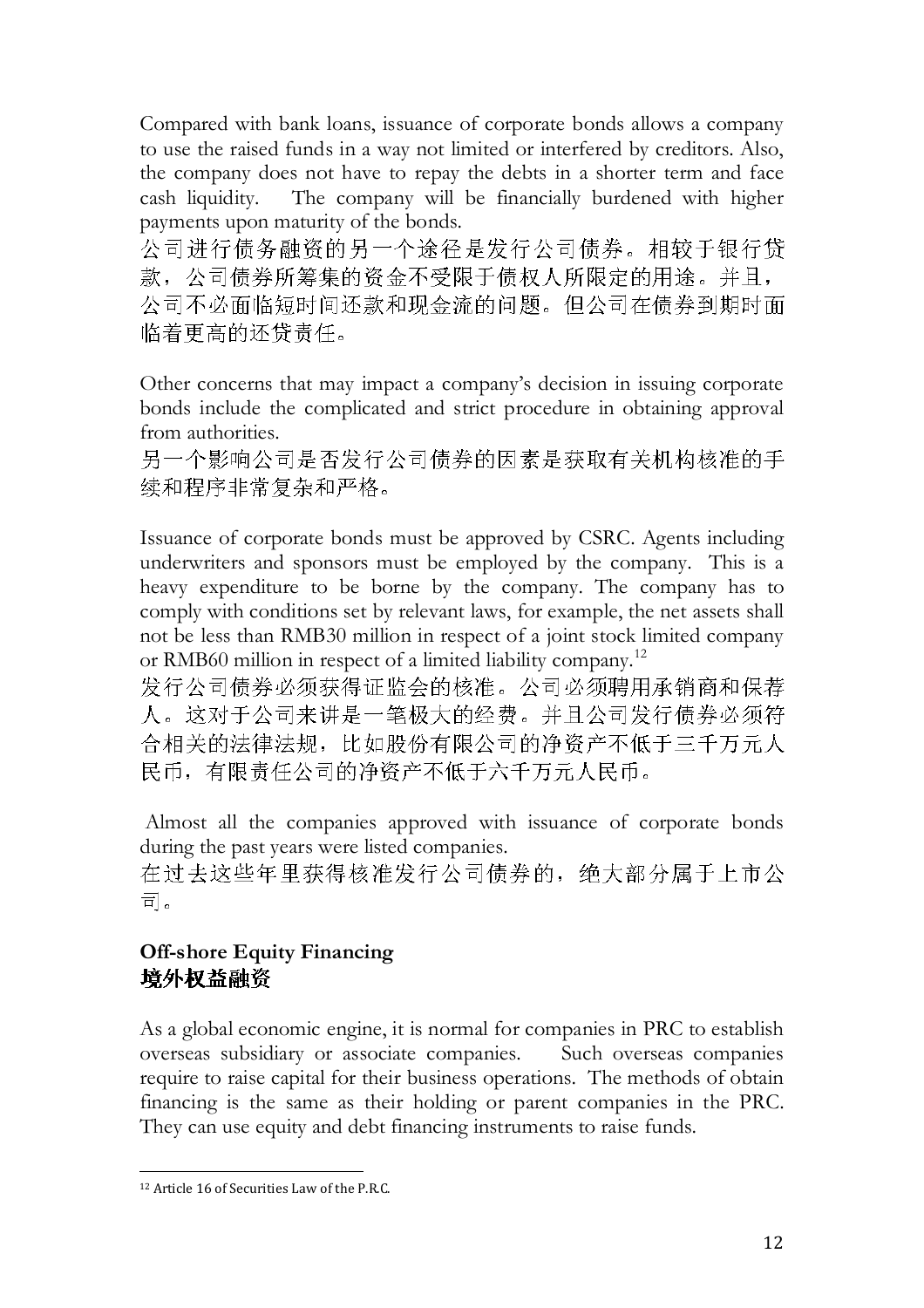Raising capital directly from the Chinese holding company is sometimes not considered because of China's policy on foreign exchange control. A spate of financial scandals and auditing irregularities overseas have been daunting factors for overseas companies to engage in equity financing of their business operations.

作为一个全球经济体,中国的公司在境外设立海外子公司和关联公 司已经成为普遍现象。这些海外公司也需要为其商业经营筹集资 金。海外公司筹集资金的方式与他们的中国母公司一样。他们同样 可以通过权益融资和债务融资的方式。

## Off-shore Debt Financing 境外债务融资

The off-shore debt financing is more about "an overseas loan under domestic guarantee" than a direct overseas loan extended to Chinese overseas subsidiaries.

相较于对境外金融机构对海外子公司的直接贷款,境外债务融资更 多地以一种"内保外贷"的形式存在。

Debt financing can always be an avenue for Chinese overseas subsidiaries as they can also provide acceptable securities such as mortgages of real estate or commercial or industrial properties. Sometimes, directors and shareholders can also provide their residential properties overseas plus their personal guarantees to enable their companies to have lines of credit. However, they often face difficulties in raising funds directly from the overseas financial institutions, because of credit worthiness.

债务融资一直以来倍受中国海外子公司的青睐,因为中国母公司能 够提供可接受的担保,例如抵押房地产或工商业资产。甚至公司董 事和股东也会以其自身居住的海外物业加上他们个人保证作为担 保,使公司顺利获得信用贷款的最高限额。然而,中国海外子公司 经常因其商誉的问题在向海外金融机构筹集资金时遇到阻滞。

In this context, "an overseas loan under domestic guarantee" was defined in 2014 by the State Administration of Foreign Exchange ("SAFE") in Provisions on the Foreign Exchange Administration of Cross-border Guarantees (" Cross-border Guarantees Provisions"), for the purpose of giving support to Chinese overseas subsidiaries.

"内保外贷"在外汇管理局 2014 年发布的《跨境担保外汇管理规 定》("《跨境担保规定》")中被明确定义,用以鼓励中国海外 子公司的融资活动。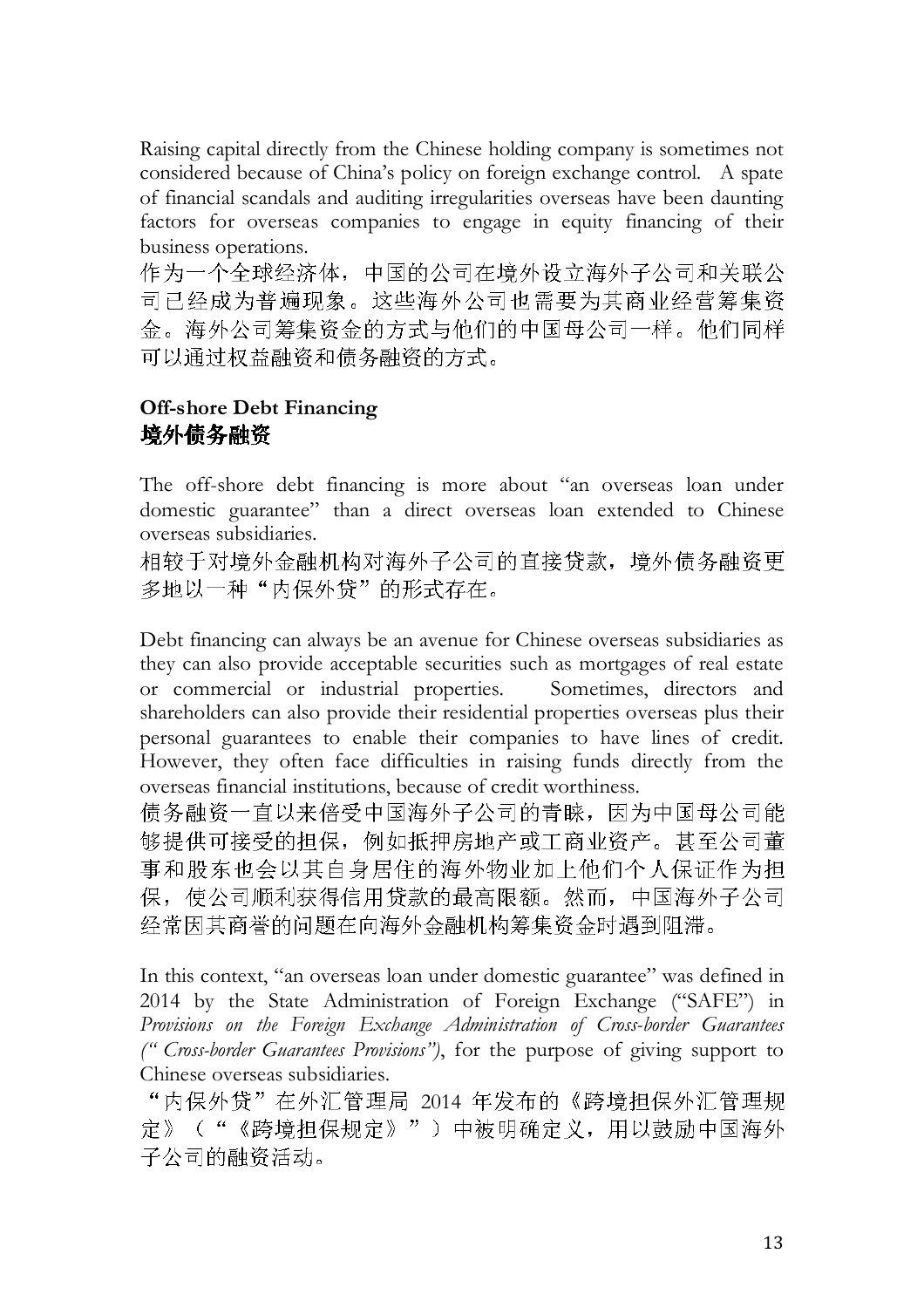Such policy literally means overseas financial institutions granting loans or credit to overseas subsidiaries with the provision of security by its parent or holding company in PRC. This can be facilitated by an internal arrangement between a domestic bank and its overseas branch or bank. However, subjected to Art 3 of the *Cross-border Guarantees Provisions*, the guarantors must be incorporated within China while the debtors and creditors must be incorporated outside China. In addition, in accordance with Art 6, overseas loan under domestic guarantee has to be registered with the SAFE. 这个制度是指海外金融机构在中国境内母公司提供担保的情况下向 海外子公司发放贷款的行为。此项融资可以由境内银行和境外分行 签署内部协议来完成。但是,《跨境担保规定》第三条明确规定,

担保人必须在中国注册成立且债权人和债务人均为境外注册成立。 另外,根据第六条的规定,内保外贷必须在外汇管理局进行登记。

For example, XYZ is an overseas subsidiary or associate company established in Singapore by its Chinese holding company ABC. ABC provides security to a local Chinese bank, say, Bank D, such as pledging of shares, mortgage of real estate properties, fixed deposits and personal guarantees by substantial credit worthy shareholders. The Bank E in Singpore, will extend a line of credit to XYZ.

例如,XYZ 是一家在新加坡注册成立的中国海外子公司,其母公司 为中国注册成立的 ABC 公司。ABC 公司中有良好信誉的股东向中国 境内的 D 银行提供担保,比如股份质押、房地产抵押、定期存款或 个人保证。同时,在新加坡的 E 银行为 XYZ 公司提供最高额度贷 款。

Between Bank D and Bank E, there will be an internal arrangement, usually by way of documentary standby letter of credit. The documentary standby letter of credit is issued by the Chinese domestic bank, Bank D, under which XYZ is the beneficiary. With the endorsement by a fully licensed bank in the PRC, the Singapore bank, Bank E, will extend a line of credit to XYZ.

在 D 银行和 E 银行之间有内部协议,通常表现为备用信用证。备用 信用证由中国境内银行开出,以 XYZ 公司为受益人。在新加坡的 E 银行会因信用证上有中国境内具备资质的银行的背书而向 XYZ 发放 最高额度贷款。

In lieu of Bank E, it can also be the overseas branch of Bank D or the agent bank that has a regular business relationship with Bank D. 除了 E 银行,D 银行的海外分行或者与 D 银行有海外业务联系的代 理行也可以进行此项目。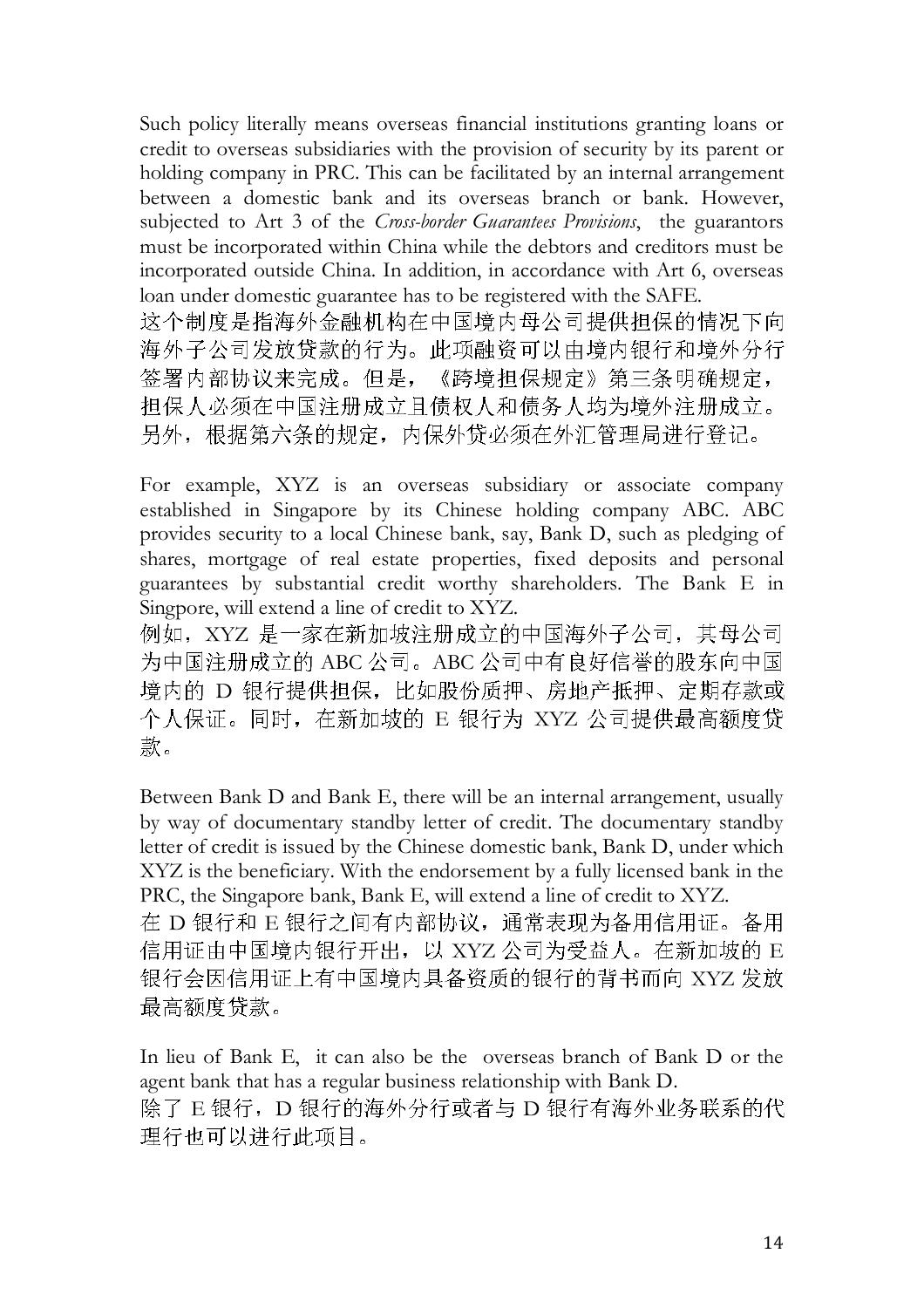In conducting such arrangement, company ABC has to consider the following major factors:

在签署该协议时,ABC 公司应当注意以下几个问题:

Firstly, Bank D issues the documentary standby letter of credit to the extent not exceeding the amount associated with the line of credit given to XYZ. 第一, D 银行开出的备用信用证中的总额不得超过 E 银行将发放给 XYZ公司贷款的最高额度。

Secondly, Art 9 of Cross-border Guarantees Provisions require the domestic guarantors to complete registration after signing guarantee contract. If the guarantors are banking institutions, they have to file data about the guarantee with SAFE through the data interface program. For non-banking guarantors, they will directly register with SAFE within 15 working days from the conclusion of the contract.

第二,《跨境担保规定》第九条要求国内境内担保人必须在签订担 保合同后进行登记。担保人为银行的,由担保人通过数据接口程序 或其他方式向外汇局报送内保外贷业务相关数据;担保人为非银行 金融机构或企业的,签订合同后 15 个工作日内到所在地外汇局办理 内保外贷签约登记手续。

Thirdly, Art 10 requires both banks and non-banking institutions providing onshore guarantees for offshore loans to comply with the criteria for operating guarantee business from authorities.

第三, 《跨境担保规定》第十条规定, 银行、非银行金融机构作为 担保人提供内保外贷,应具有相应担保业务经营资格。

Subject to Art 11, the fund under domestic guarantee is limited to the scope of normal business operations. Debtors are prohibited from engaging in transactional arbitrage or conduct speculative trading. In addition, unless approved by SAFE, the fund cannot be transferred back to China in a form of loan, equity investment or securities investment.

第十一条规定,内保外贷所筹集的资金仅限于用于公司正常经营范 围。债务人不得进行套利行为或投机行为。另外,除非经外汇管理 局的批准,资金不得以借贷、股权投资或证券投资的形式转回中国 境内使用。

Lastly, the domestic guarantors, in accordance with Art 12, should be responsible for conducting due diligence on the background of the debtors and supervising the use of fund.